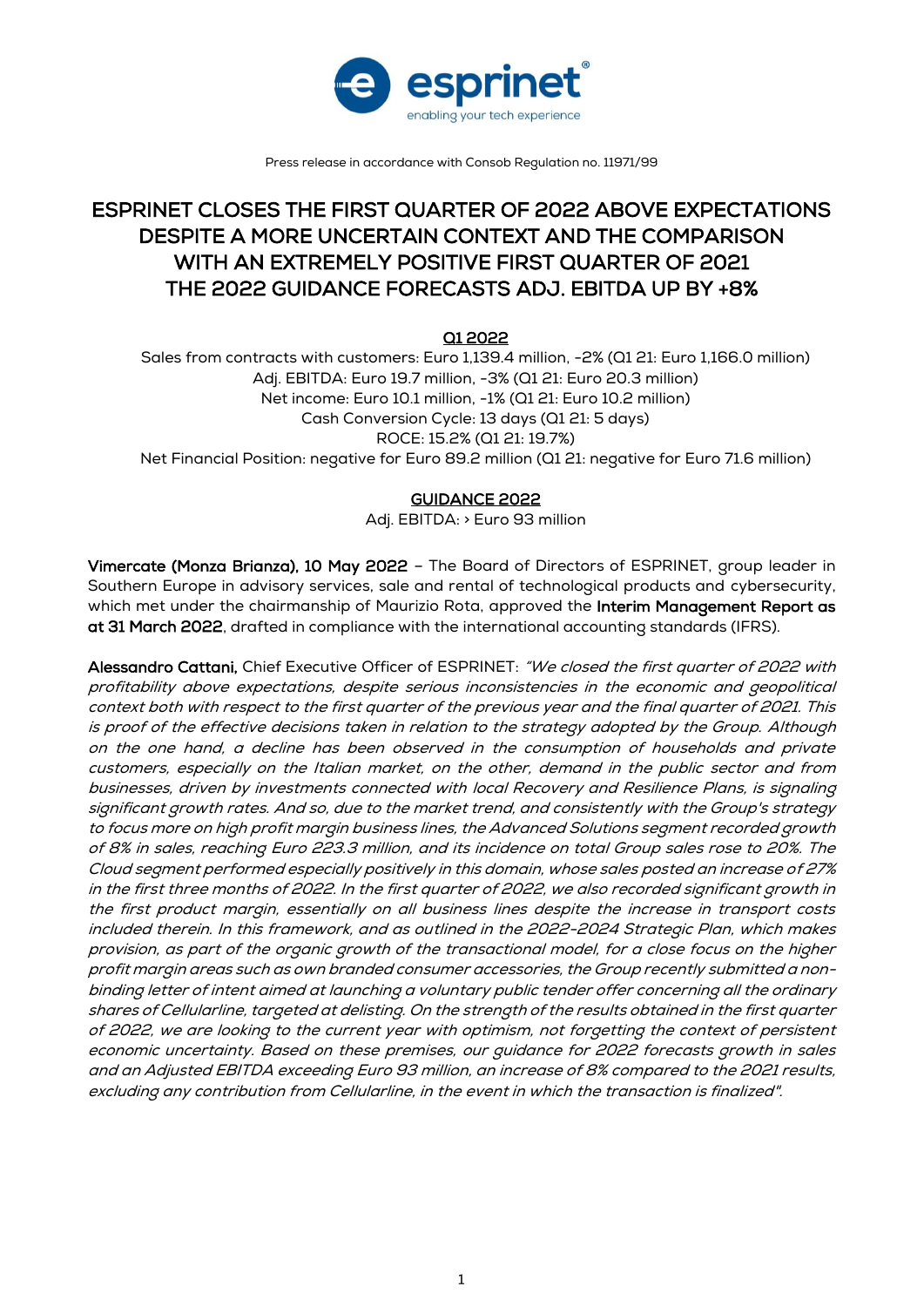

## MAIN CONSOLIDATED RESULTS AS AT 31 MARCH 2022

Sales from contracts with customers stood at Euro 1,139.4 million, a decrease of 2% compared to Euro 1,166.0 million in the same period of the previous year.

| $(\epsilon/m$ illion)               | Q1 2022 | Q1 2021 | % Var. |
|-------------------------------------|---------|---------|--------|
| Italy                               | 690.4   | 732.6   | -6%    |
| Spain                               | 415.9   | 405.5   | 3%     |
| Portugal                            | 23.0    | 17.0    | 35%    |
| Other EU countries                  | 6.4     | 6.8     | -6%    |
| Other non-EU countries              | 3.7     | 4.1     | $-10%$ |
| Sales from contracts with customers | 1,139.4 | 1,166.0 | -2%    |

ESPRINET recorded sales in Italy of Euro 690.4 million (-6%) in a market that, according to Context data, fell by 5%, in particular due to the negative performance of sales in the consumer area. In Spain, the Group recorded sales of Euro 415.9 million, +3% compared to the first three months of 2021, outperforming a market, which declined by 2%. Portugal, with sales of Euro 23.0 million and growth of 35%, consolidated its share in a market, which reported an increase of 11%.

| $(\epsilon/m$ illion)                            | Q1 2022 | Q1 2021 | % Var. |
|--------------------------------------------------|---------|---------|--------|
| PCs (notebook, tablet, desktop, monitor)         | 401.0   | 458.0   | -12%   |
| Printing devices and supplies                    | 91.6    | 110.9   | -17%   |
| Other products                                   | 86.7    | 86.7    | O%     |
| <b>Total IT Clients</b>                          | 579.3   | 655.6   | -12%   |
| Smartphones                                      | 311.9   | 291.9   | 7%     |
| White goods                                      | 22.7    | 12.9    | 76%    |
| Gaming (hardware and software)                   | 5.9     | 4.0     | 48%    |
| Other products                                   | 63.8    | 33.9    | 88%    |
| <b>Total Consumer Electronics</b>                | 404.3   | 342.7   | 18%    |
| Hardware (networking, storage, server and other) | 155.8   | 125.9   | 24%    |
| Software, Services, Cloud                        | 67.5    | 81.6    | -17%   |
| <b>Total Advanced Solutions</b>                  | 223.3   | 207.5   | 8%     |
| Reconciliation adjustments                       | (67.5)  | (39.8)  | 70%    |
| Sales from contracts with customers              | 1,139.4 | 1,166.0 | -2%    |

An analysis of the details of the **product categories** shows that the IT Clients segment recorded a decrease of 12% for the Group, due to the performance of PCs (-12%) and Printers and Consumables (-17%). According to Context data, in the first quarter of 2022, the IT Clients segment reported a decrease of 11%, where PCs, due in particular to weak demand in the consumer area, recorded a decline of 16% and Printing posted a decrease of 5%, still suffering from product shortage problems. By contrast, ESPRINET recorded an increase of 18% in the Consumer Electronics segment, thanks to the contribution from Smartphones (+7%), Other Products (+88%), whose perimeter also includes Televisions, White Goods (+76%), and Gaming (+48%), outperforming the market. Indeed, according to Context data, in the distribution panel, in the first three months of 2022, the Consumer Electronics segment dropped by 1%, essentially due to the slowdown in Smartphones (-6%), not offset by the increases in: Other products (+9%), White Goods (+19%) and Gaming (+35%).

In the Advanced Solutions segment, the Group, in line with the market growth, again according to the data of the UK research company Context, registered an increase of 8% in sales, rising to Euro 223.3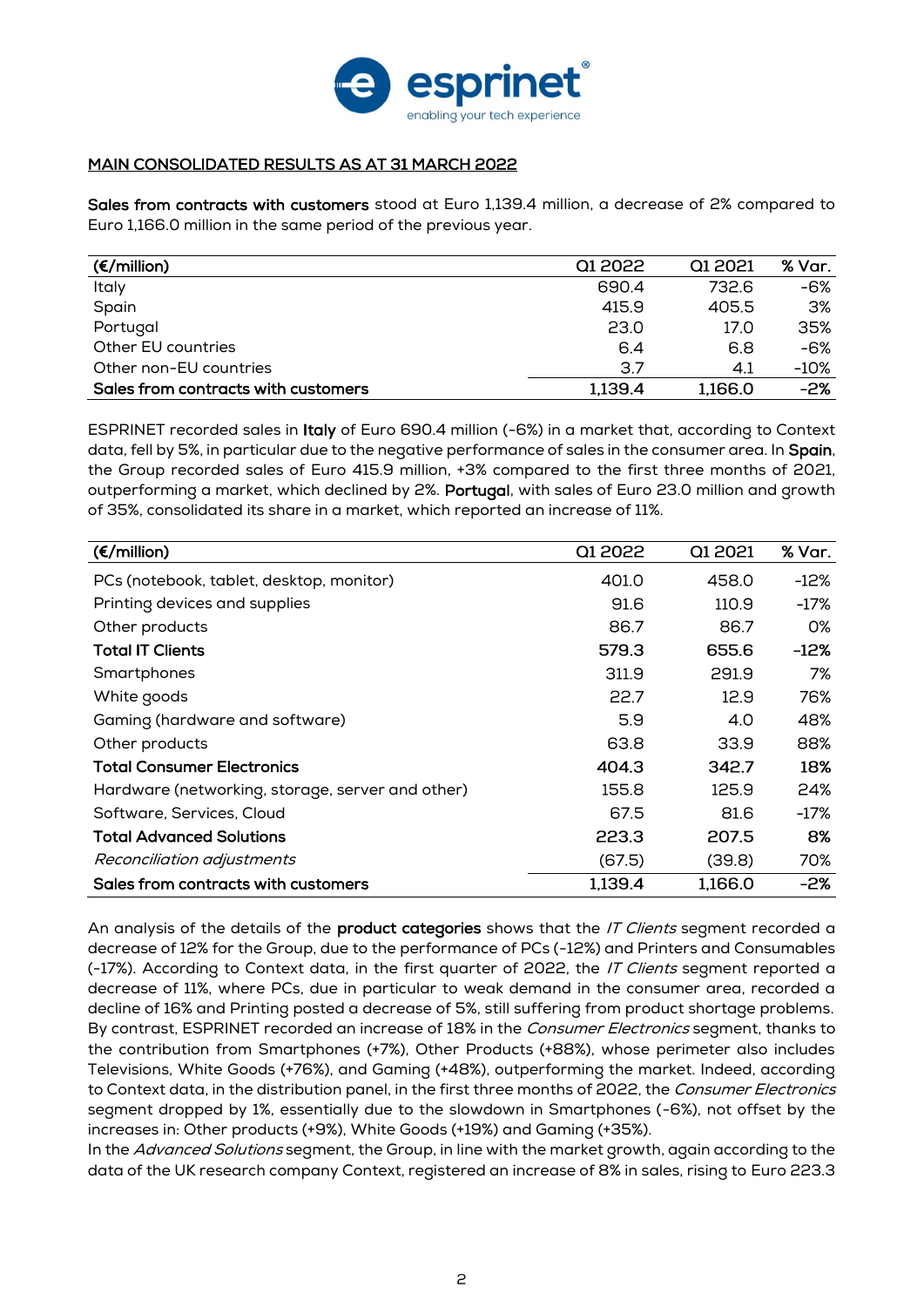

million, compared to Euro 207.5 million in the January-March 2021 period. Note should also be taken of ESPRINET's performance in the XaaS ("Everything as a Service") area, whose sales stood at Euro 38.8 million in the first three months of 2022 (+27%).

In line with the Group's strategy of focusing on high profit margin business lines, the incidence of the Advanced Solutions sales rose to 20% (18% in the first quarter of 2021).

| $(\epsilon/m$ illion)                 | 01 2022 | Q12021  | % Var. |
|---------------------------------------|---------|---------|--------|
| Retailer, E-tailer (Consumer Segment) | 482.6   | 481.1   | O%     |
| IT Reseller (Business Segment)        | 724.3   | 7247    | O%     |
| Reconciliation adjustments            | (67.5)  | (39.8)  | 70%    |
| Sales from contracts with customers   | 1,139.4 | 1,166.0 | -2%    |

Lastly, a glance at the customer segments shows that, in the first three months of 2022, the market recorded growth of 2% in the Business Segment (IT Reseller) and a decrease of 9% in the Consumer Segment (Retailer, E-tailer). Group sales show an essentially flat performance compared to the same period of the previous year, both in the *Consumer Segment* (Euro 482.6 million, 0%) and in the Business Segment (Euro 724.3 million, 0%).

Gross profit totaled Euro 57.6 million, +3% compared to the first quarter of 2021 (Euro 56.1 million) due to the significant increase in the percentage margin (5.05% in the January-March 2022 period, compared to 4.81% in the same period of the previous year), in turn a result of the greater incidence of high profit margin product categories that, in line with the Group's strategy, accounted for 43% of sales, up from 39% in the first quarter of 2021. It should also be noted that profit margins improved in almost all business segments.

Adjusted EBITDA, which coincides with EBITDA given that no non-recurring costs were recorded, amounted to Euro 19.7 million, marking a decrease of 3% compared to Euro 20.3 million in the first three months of 2021.

The incidence on sales remains substantially stable at 1.73% compared to 1.74% in the same period of 2021, due to the increase in the weight of operating costs (from 3.07% in the first quarter of 2021 to 3.32% in the January-March 2022 period), mainly as a result of the trends connected with the personnel flows.

Adjusted EBIT, which coincides with EBIT, given that no non-recurring costs were recorded, amounted to Euro 15.6 million, marking a slight decrease compared to EBITDA, due in particular to the amortisation of the Customer list that emerged as part of the Purchase Price Allocation relating to the acquisition of the GTI Group. The incidence on sales decreased to 1.37% from 1.42% in Q1 2021.

Profit before income taxes amounted to Euro 13.8 million, -2% compared to Euro 14.1 million in Q1 2021.

Net income amounted to Euro 10.1 million, -1% compared to Euro 10.2 million in the first three months of 2021.

Earnings per ordinary share is equal to Euro 0.20, -5% on the value of the first quarter of 2021 (Euro 0.21).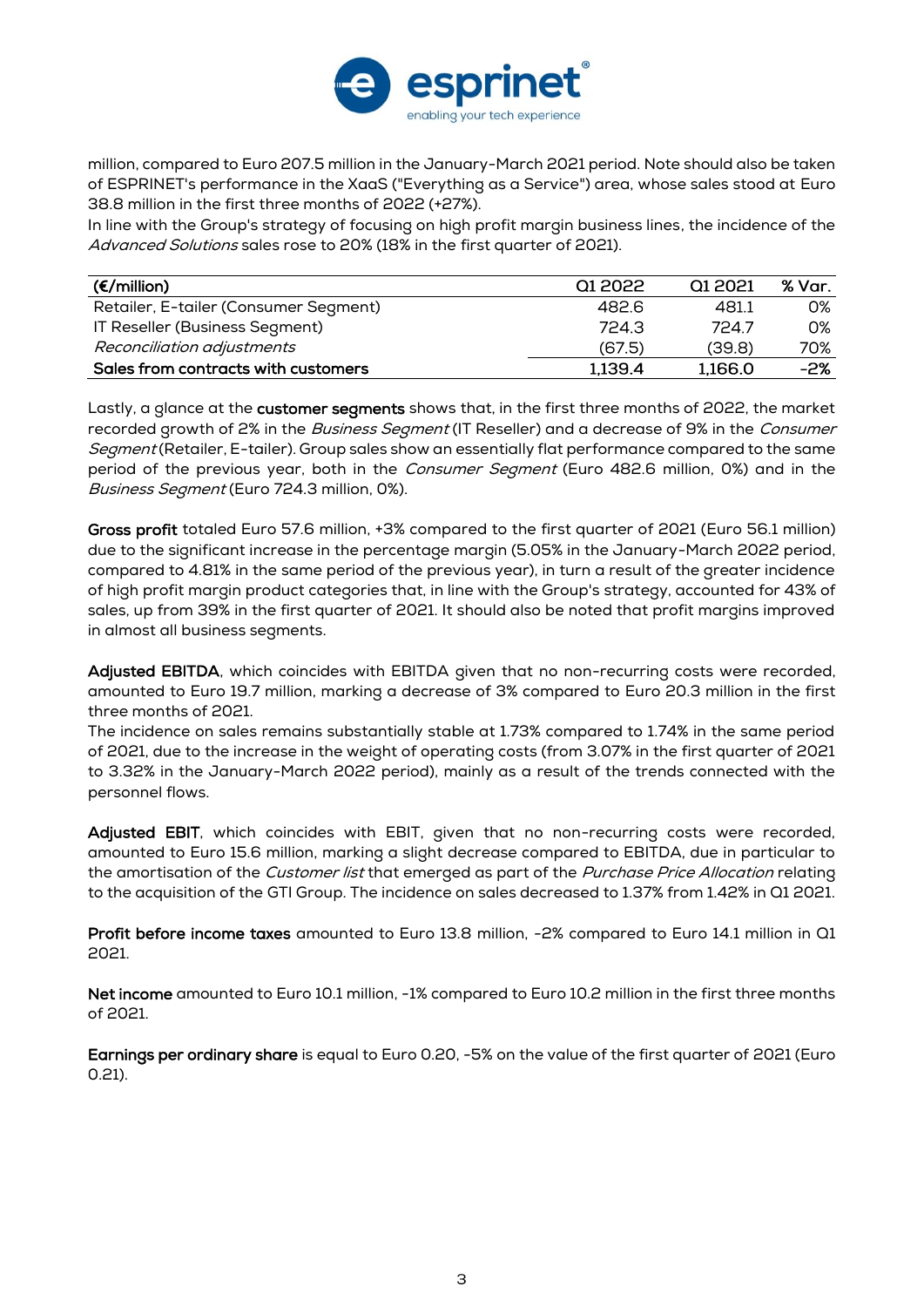

## CASH CONVERSION CYCLE AT 13 DAYS

The Cash Conversion Cycle<sup>1</sup> closed at 13 days (unchanged compared to  $Q4$  21 and  $+5$  days with respect to Q1 21). In particular, the following trends were recorded:

- Days sales of inventory (DSI): +4 days vs Q4 21 (+8 days vs Q1 21);
- Days sales outstanding (DSO): unchanged vs Q4 21 (+2 days vs Q1 21);
- Days payable outstanding (DPO): +4 days vs Q4 21 (+2 days vs Q1 21).

## NEGATIVE NET FINANCIAL POSITION FOR EURO 89.2 MILLION (EURO 71.6 MILLION IN Q1 21)

The Net Financial Position, amounted to a negative Euro 89.2 million, compared with a negative Euro 71.6 million as at 31 March 2021. The value of the exact net financial position as at 31 March is influenced by technical factors like the seasonality of the business, the trend in "non-recourse" factoring of trade receivables (factoring, confirming and securitization) and the trend in the behavioral models of customers and suppliers in the different periods of the year. Therefore, it is not representative of the average levels of net financial indebtedness noted during the period. The aforementioned factoring and securitization programs, which define the complete transfer of risks and benefits to the assignees and therefore involve the derecognition of receivables from the statement of financial position assets in compliance with IFRS 9, determine an overall effect on the level of consolidated net financial payables as at 31 March of Euro 461.8 million (Euro 353.6 million as at 31 March 2021).

## THE ROCE STANDS AT 15.2%

The ROCE stands at 15.2%, compared to 19.7% in Q1 2021. The main changes related to this trend can be summarized as follows:

- the "NOPAT Net Operating Profit Less Adjusted Taxes" grew compared to 2021;
- the Average Net Invested Capital, measured before the effects of the introduction of IFRS 16, increased (+38%) due primarily to the increase in the Average Net Working Capital.

| $(\epsilon/m$ illion)                         | Q1 2022 | Q1 2021 |
|-----------------------------------------------|---------|---------|
| LTM operating profit (Adj. EBIT) <sup>2</sup> | 67.4    | 61.2    |
| NOPAT <sup>3</sup>                            | 48.9    | 45.9    |
| Average Net Invested Capital <sup>4</sup>     | 321.2   | 233.4   |
| ROCE <sup>5</sup>                             | 15.2%   | 19.7%   |

## GUIDANCE 2022

The ESPRINET Group continues to look to the current year with optimism, despite the economic, geopolitical and monetary uncertainties all over the world. The Group is ramping up the implementation of its strategic plan and remains confident that its strong competitive position and its solid financial position will enable it to seize all the opportunities that the market will offer over the next few months, albeit in a scenario of increased inflation and a potential decrease in the consumer confidence index.

<sup>&</sup>lt;sup>1</sup> Equal to the average of the last 4 quarters of days of turnover of Operating Net Working Capital calculated as the sum of trade receivables, inventories and trade payables.

 $2$  Equal to the sum of EBITs – excluding the effects of IFRS 16 – in the last 4 quarters.

<sup>&</sup>lt;sup>3</sup> LTM operating profit (Adj. EBIT), as defined above, net of taxes calculated at the actual tax rate of the last set of annual consolidated financial statements published.

<sup>4</sup> Equal to the average of "Loans" at the closing date of the period and at the four previous quarterly closing dates (excluding the equity effects of IFRS 16).

<sup>5</sup> Equal to the ratio between (a) NOPAT, as defined above, and (b) the average net invested capital as defined above.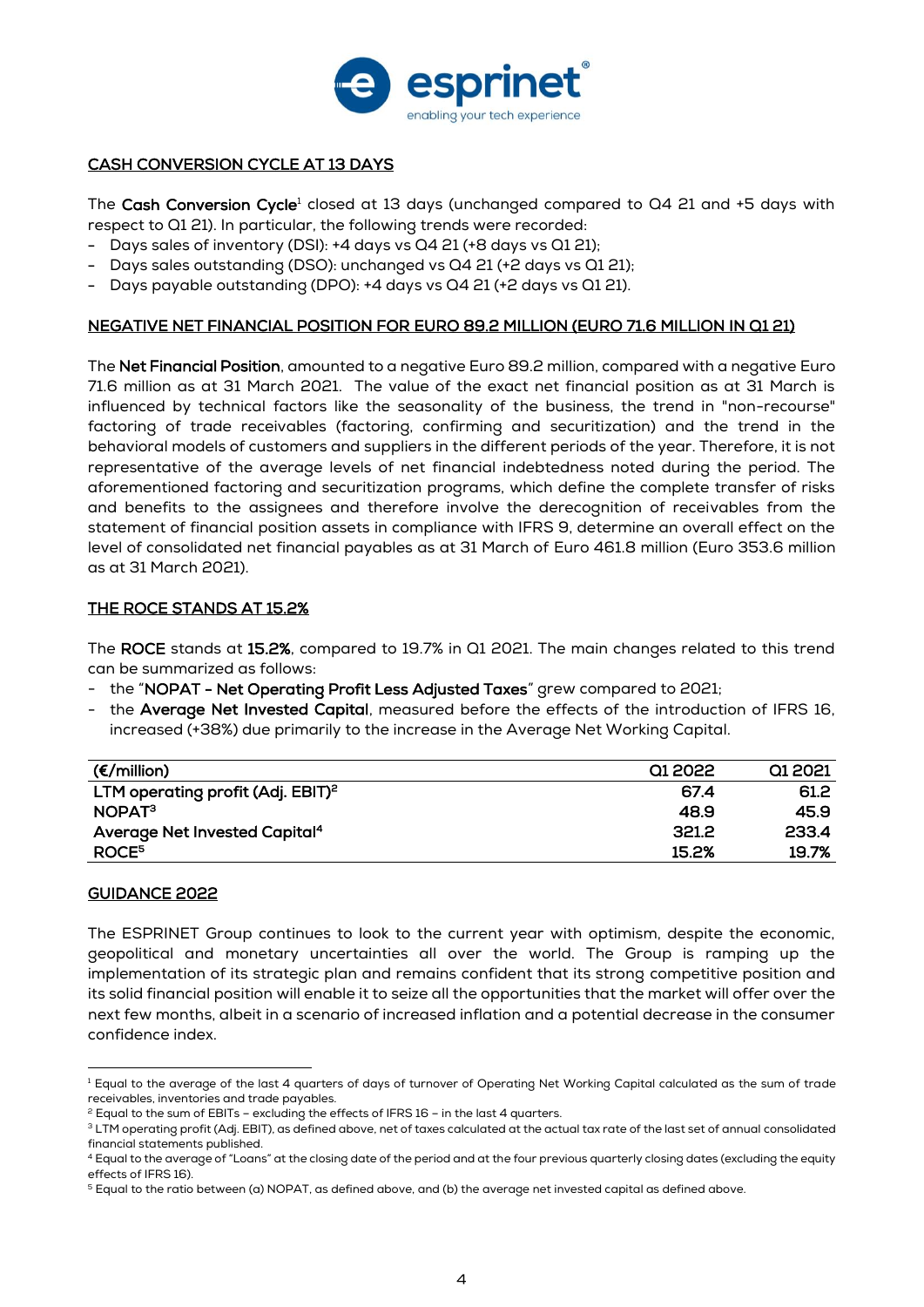

On the business demand side, ESPRINET believes the medium-term scenario in the ICT market in southern Europe to be favorable, also thanks to the support deriving from the National Recovery and Resilience Plans. Investments in the public sector and by private companies in Italy and Spain are registering the most significant growth rates among European countries.

The Renting project has now also been launched in Spain and improvements to the product/service offered to customers are continuing, with a pipeline of open negotiations exceeding 1 million euro and in continuous growth with also contracts already finalized for a few hundred thousand of Euro.

The Group incorporated in its estimates for 2022 a risk of reduced product availability for the first and second quarters, with gradual improvements expected from the third quarter onwards and continues to monitor the situation together with key suppliers.

ESPRINET continues to commit solid efforts to controlling costs, also to offset any inflationary impacts currently measured primarily on transport spending, nonetheless fully absorbed by the overall performance of the first product margin.

The Group also remains vigilant in dealing with economic and geopolitical instability, albeit ESPRINET has not been directly impacted by the fallout of the Russia-Ukraine conflict, nor does it make significant amounts of purchases from suppliers based in the area concerned.

Based on these premises and in line with the 2022-2024 Strategic Plan, the ESPRINET Group's priority for this year remains optimizing profitability, translated into a guidance for 2022 with Adjusted EBITDA exceeding Euro 93 million euro and growing sales, excluding any effects stemming from the consolidation of Cellularline in the event of a successful transaction.

The officer charged with the drawing up of the accounting documents of the Company, Pietro Aglianò, declares that, in compliance with the provisions of paragraph 2 of art. 154-bis of Legislative Decree No. 58/1998 (T.U.F. - Consolidated Law on Finance), the financial data shown in this press release corresponds to the findings resulting from accounting documents, books and accounting records.

Esprinet is an enabler of the tech ecosystem that promotes tech democracy, with a profound calling to social and environmental sustainability. Thanks to a complete offer of advisory, cybersecurity, services and products to buy or rent through an extensive network of professional reseller, Esprinet is the leading Group in Southern Europe (Italy, Spain and Portugal), the fourth in Europe and in the top 10 at global level. With more than 1,700 employees and 4.7 billion euro in turnover in 2021, Esprinet (PRT:IM – ISIN IT0003850929) is listed on the Italian Stock Exchange.

The press release is available at [www.esprinet.com](http://www.esprinet.com/) and [www.emarketstorage.com.](http://www.emarketstorage.com/)

For more information:

**ESPRINET S.p.A.**<br>Tel. +39 02 404961 **ESPRINET S.p.A.**<br>Tel. +39 02 404961 Tel. +39 02 404961 Tel. +39 02 404961 Giulia Perfetti Paola Bramati

## INVESTOR RELATIONS CORPORATE COMMUNICATION

[giulia.perfetti@esprinet.com](mailto:giulia.perfetti@esprinet.com) [paola.bramati@esprinet.com](mailto:paola.bramati@esprinet.com)

### CORPORATE COMMUNICATION CONSULTANTS

### BARABINO & PARTNERS

Tel: +39 02 72023535

Federico Vercellino and a controller controller and the Linda Battini E-mail: [f.vercellino@barabino.it](mailto:f.vercellino@barabino.it) E-mail: [l.battini@barabino.it](mailto:l.battini@barabino.it)

Mob: +39 347 4314536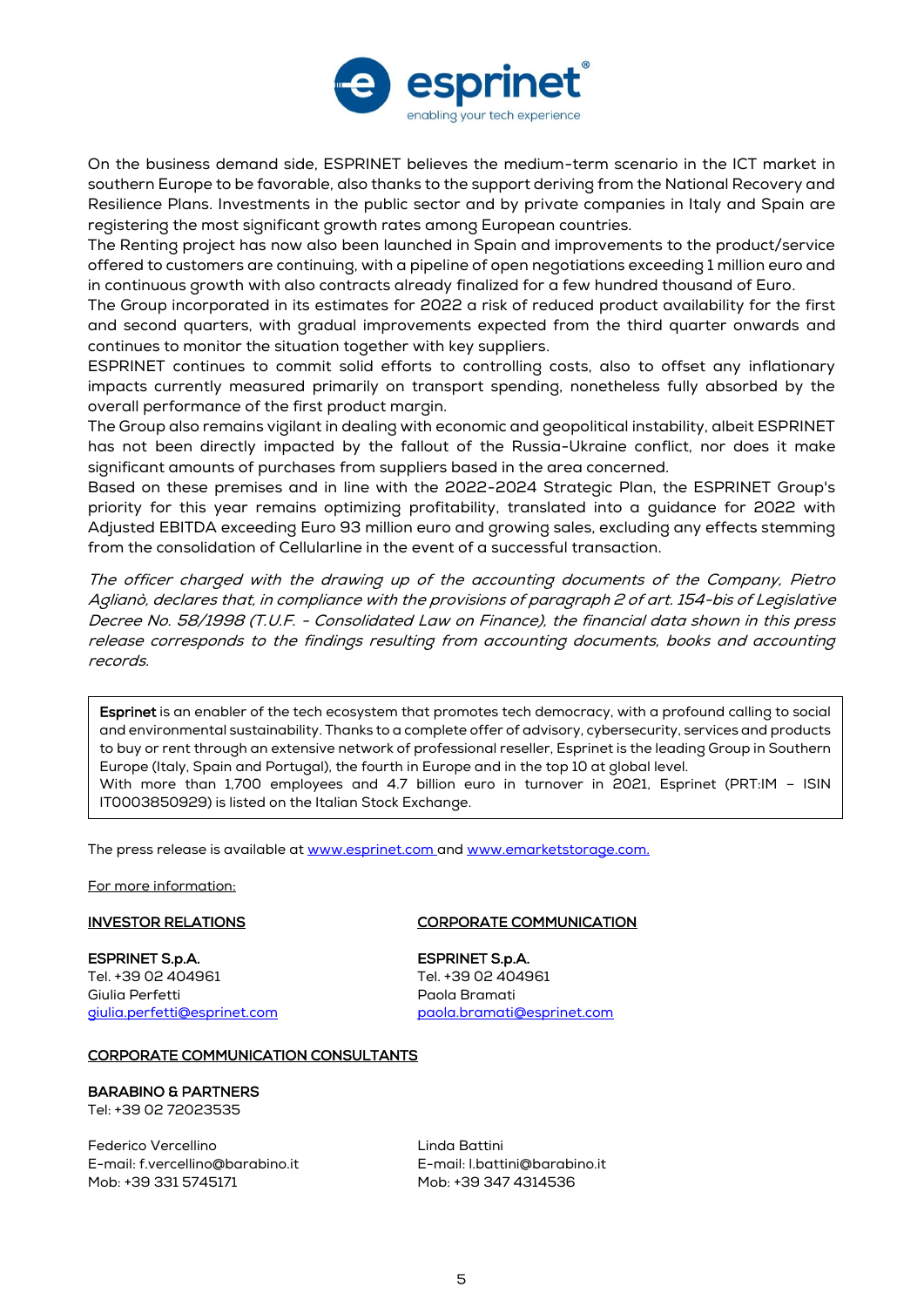

# RECLASSIFIED CONSOLIDATED INCOME STATEMENT

| (E/000)                                                 | Q1<br>2022 | Q1<br>2021 | % Var.  |
|---------------------------------------------------------|------------|------------|---------|
|                                                         |            |            |         |
| Sales from contracts with customers                     | 1,139,435  | 1,166,038  | -2%     |
| Cost of goods sold excl. factoring/securitisation       | 1,080,934  | 1,108,970  | $-3%$   |
| Financial cost of factoring/securisation <sup>(1)</sup> | 909        | 934        | -3%     |
| Gross Profit <sup>(2)</sup>                             | 57,592     | 56,134     | 3%      |
| Gross Profit %                                          | 5.05%      | 4.81%      |         |
| Personnel costs                                         | 22,322     | 20,862     | 7%      |
| Other operating costs                                   | 15,536     | 14,974     | 4%      |
| EBITDA adjusted <sup>(3)</sup>                          | 19,734     | 20,298     | -3%     |
| <b>EBITDA</b> adjusted %                                | 1.73%      | 1.74%      |         |
| Depreciation and amortisation                           | 1,364      | 1,136      | 20%     |
| IFRS 16 Right of Use depreciation                       | 2,753      | 2,616      | 5%      |
| Goodwill impairment                                     |            |            | n/s     |
| EBIT adjusted <sup>(3)</sup>                            | 15,617     | 16,546     | -6%     |
| <b>EBIT</b> adjusted %                                  | 1.37%      | 1.42%      |         |
| Non recurring costs                                     |            |            | n/s     |
| <b>EBIT</b>                                             | 15,617     | 16,546     | -6%     |
| EBIT %                                                  | 1.37%      | 1.42%      |         |
| IFRS 16 interest expenses on leases                     | 802        | 791        | 1%      |
| Other financial (income) expenses                       | 639        | 593        | 8%      |
| Foreign exchange (gains) losses                         | 397        | 1,074      | -63%    |
| Profit before income taxes                              | 13,779     | 14,088     | -2%     |
| Income taxes                                            | 3,705      | 3,880      | -5%     |
| Net income                                              | 10,074     | 10,208     | $-1%$   |
| - of which attributable to non-controlling interests    |            | (25)       | $-100%$ |
| - of which attributable to the Group                    | 10,074     | 10,233     | $-2%$   |

### NOTE

(1) Cash discounts for 'non-recourse' advances of trade receivables as part of revolving factoring and securitization programs.

 $(2)$  Gross of amortization/depreciation that, by destination, would be included in the cost of sales.

(3) Adjusted as gross of non-recurring items.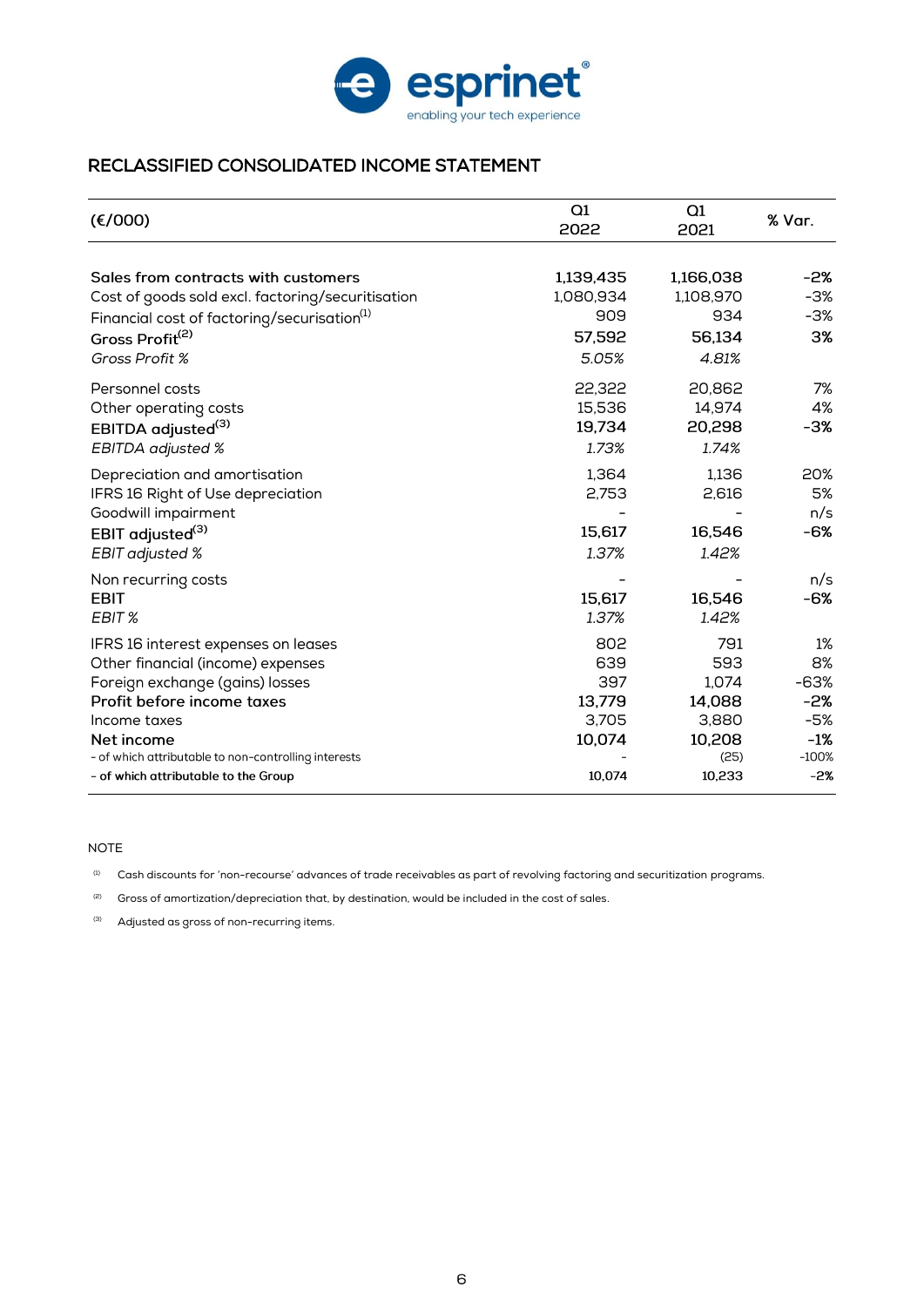

# CONSOLIDATED INCOME STATEMENT

| (€/000)                                              | Q1<br>2022  | non - recurring          | Q1<br>2021  | non - recurring |
|------------------------------------------------------|-------------|--------------------------|-------------|-----------------|
| Sales from contracts with customers                  | 1,139,435   | ۰                        | 1,166,038   |                 |
| Cost of sales                                        | (1,082,138) | -                        | (1,110,145) |                 |
| Gross profit                                         | 57,297      |                          | 55,893      |                 |
| Sales and marketing costs                            | (17,780)    | $\overline{a}$           | (16,092)    |                 |
| Overheads and administrative costs                   | (24, 113)   | $\overline{\phantom{0}}$ | (23, 235)   |                 |
| Impairment loss/reversal of financial assets         | 213         |                          | (20)        |                 |
| <b>Operating income (EBIT)</b>                       | 15,617      |                          | 16,546      |                 |
| Finance costs - net                                  | (1,838)     |                          | (2,458)     |                 |
| Profit before income taxes                           | 13,779      |                          | 14.088      |                 |
| Income tax expenses                                  | (3,705)     |                          | (3,880)     |                 |
| Net income                                           | 10,074      |                          | 10,208      |                 |
| - of which attributable to non-controlling interests |             |                          | (25)        |                 |
| - of which attributable to Group                     | 10,074      |                          | 10,233      |                 |
| Earnings per share - basic (euro)                    | 0.20        |                          | 0.21        |                 |
| Earnings per share - diluted (euro)                  | 0.20        |                          | 0.20        |                 |

# CONSOLIDATED STATEMENT OF COMPREHENSIVE INCOME

| (E/000)                                                                             | Q1<br>2022 | $\Omega$<br>2021 |
|-------------------------------------------------------------------------------------|------------|------------------|
| Net income (A)                                                                      | 10,074     | 10,208           |
| Other comprehensive income:                                                         |            |                  |
| - Changes in translation adjustment reserve                                         | (12)       | 16               |
| Other comprehensive income not be reclassified in the separate income<br>statement: |            |                  |
| - Changes in 'TFR' equity reserve                                                   | 8          | 177              |
| - Taxes on changes in 'TFR' equity reserve                                          | (2)        | (42)             |
| Other comprehensive income (B):                                                     | (6)        | 151              |
| Total comprehensive income (C=A+B)                                                  | 10,068     | 10,359           |
| - of which attributable to Group                                                    | 10,068     | 10,379           |
| - of which attributable to non-controlling interests                                |            | (20)             |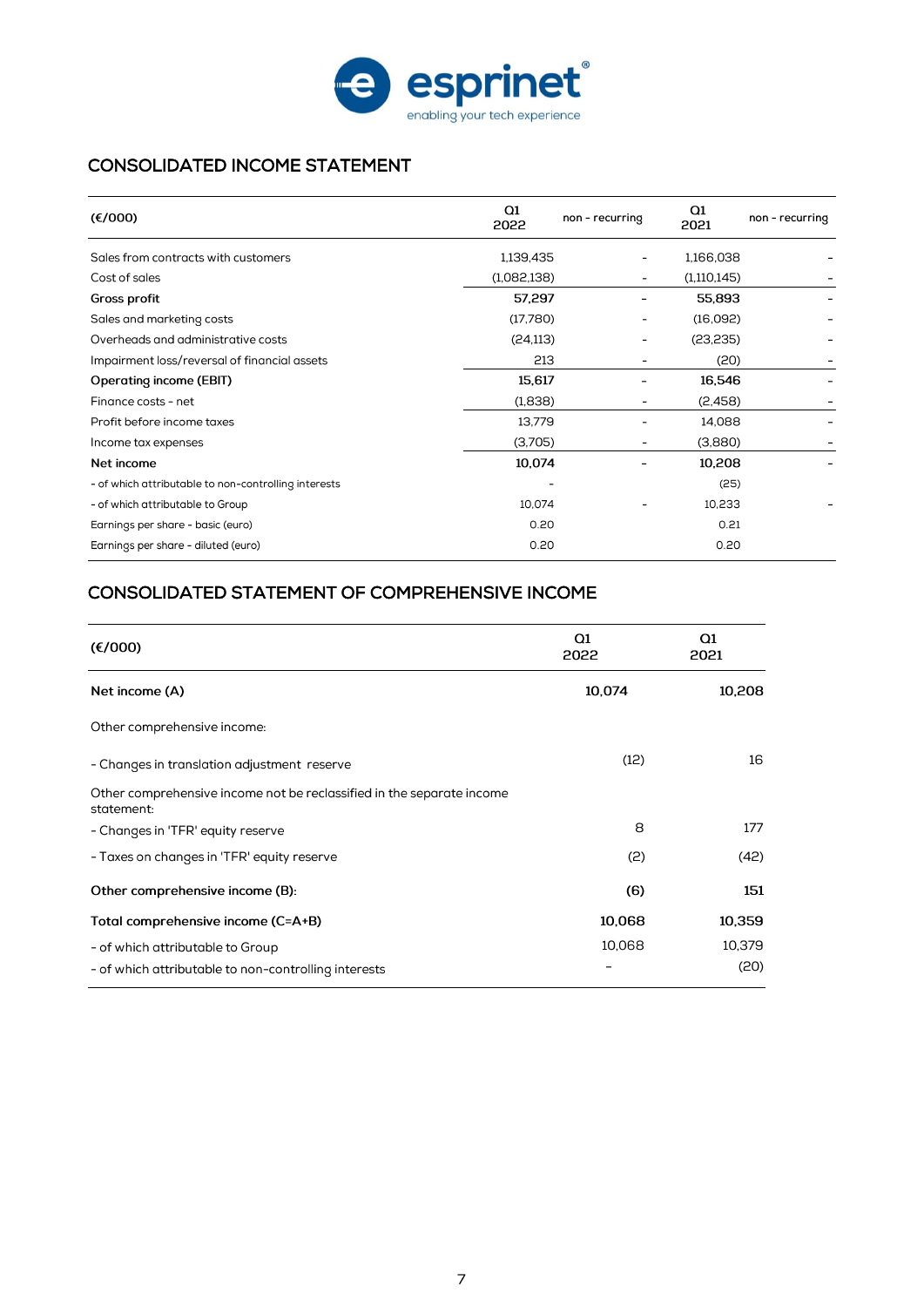

# RECLASSIFIED CONSOLIDATED STATEMENT OF FINANCIAL POSITION

| (E/000)                                                | 31/03/2022 | 31/12/2021 |
|--------------------------------------------------------|------------|------------|
| Fixed assets                                           | 245.706    | 245.222    |
| Operating net working capital                          | 257.748    | (75, 832)  |
| Other current assets/liabilities                       | 5.677      | 12,104     |
| Other non-current assets/liabilities                   | (23,185)   | (22,553)   |
| <b>Total uses</b>                                      | 485.946    | 158,941    |
| Short-term financial liabilities                       | 79,279     | 55.195     |
| Lease liabilities                                      | 9.875      | 9.829      |
| Current financial (assets)/liabilities for derivatives |            | 2          |
| Financial receivables from factoring companies         | (3.044)    | (3,128)    |
| Current debts for investments in subsidiaries          | 1,015      | 1,854      |
| Other financial receivables                            | (10, 425)  | (9.857)    |
| Cash and cash equivalents                              | (188,778)  | (491, 471) |
| Net current financial debt                             | (112,078)  | (437,576)  |
| <b>Borrowings</b>                                      | 99,896     | 106,531    |
| Lease liabilities                                      | 100,705    | 102,253    |
| Non-current debts for investments in subsidiaries      | 715        | 1,615      |
| Net Financial debt                                     | 89,238     | (227, 177) |
| Net equity                                             | 396,708    | 386,118    |
| <b>Total sources of funds</b>                          | 485,946    | 158,941    |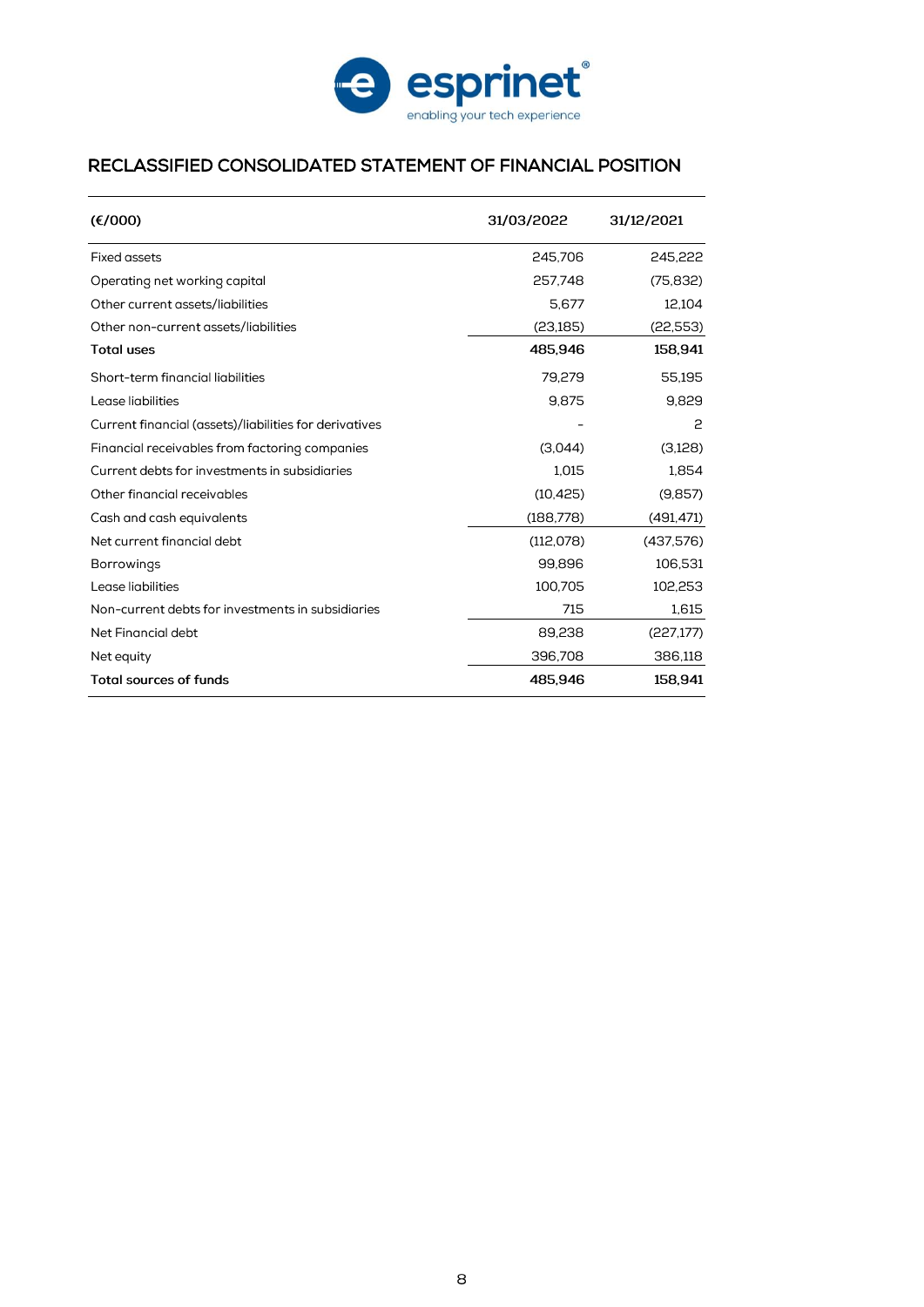

# CONSOLIDATED STATEMENT OF FINANCIAL POSITION

| (E/000)                                    | 31/03/2022 | 31/12/2021 |
|--------------------------------------------|------------|------------|
| <b>ASSETS</b>                              |            |            |
| Non - current assets                       |            |            |
| Property, plant and equipment              | 16,044     | 13.856     |
| Right of use assets                        | 105,783    | 107,504    |
| Goodwill                                   | 102,200    | 102,200    |
| Intangibles assets                         | 8,424      | 8,527      |
| Deferred income tax assets                 | 10,797     | 10,713     |
| Receivables and other non - current assets | 2,458      | 2,422      |
|                                            | 245.706    | 245,222    |
| <b>Current assets</b>                      |            |            |
| Inventory                                  | 718,913    | 529,502    |
| Trade receivables                          | 521,183    | 585,522    |
| Income tax assets                          | 50         | 310        |
| Other assets                               | 70,162     | 70,330     |
| Cash and cash equivalents                  | 188,778    | 491,471    |
|                                            | 1,499,086  | 1,677,135  |
| <b>Total assets</b>                        | 1,744,792  | 1,922,357  |
| <b>EQUITY</b>                              |            |            |
| Share capital                              | 7,861      | 7,861      |
| Reserves                                   | 378,773    | 334,074    |
| Group net income                           | 10,074     | 44,183     |
| Group net equity                           | 396,708    | 386,118    |
| Non - controlling interest                 |            |            |
| <b>Total equity</b>                        | 396,708    | 386,118    |
| <b>LIABILITIES</b>                         |            |            |
| Non - current liabilities                  |            |            |
| <b>Borrowings</b>                          | 99,896     | 106,531    |
| Lease liabilities                          | 100,705    | 102,253    |
| Deferred income tax liabilities            | 15,403     | 14,784     |
| Retirement benefit obligations             | 5,202      | 5,232      |
| Debts for investments in subsidiaries      | 715        | 1,615      |
| Provisions and other liabilities           | 2,580      | 2,537      |
|                                            | 224.501    | 232,952    |
| <b>Current liabilities</b>                 |            |            |
| Trade payables                             | 982.348    | 1,190,856  |
| Short-term financial liabilities           | 79,279     | 55.195     |
| Lease liabilities                          | 9,875      | 9,829      |
| Income tax liabilities                     | 7,344      | 4,287      |
| Derivative financial liabilities           |            | 2          |
| Debts for investments in subsidiaries      | 1,015      | 1,854      |
| Provisions and other liabilities           | 43,722     | 41,264     |
|                                            | 1,123,583  | 1,303,287  |
| <b>Total liabilities</b>                   |            |            |
|                                            | 1,348,084  | 1,536,239  |
| <b>Total equity and liabilities</b>        | 1,744,792  | 1,922,357  |